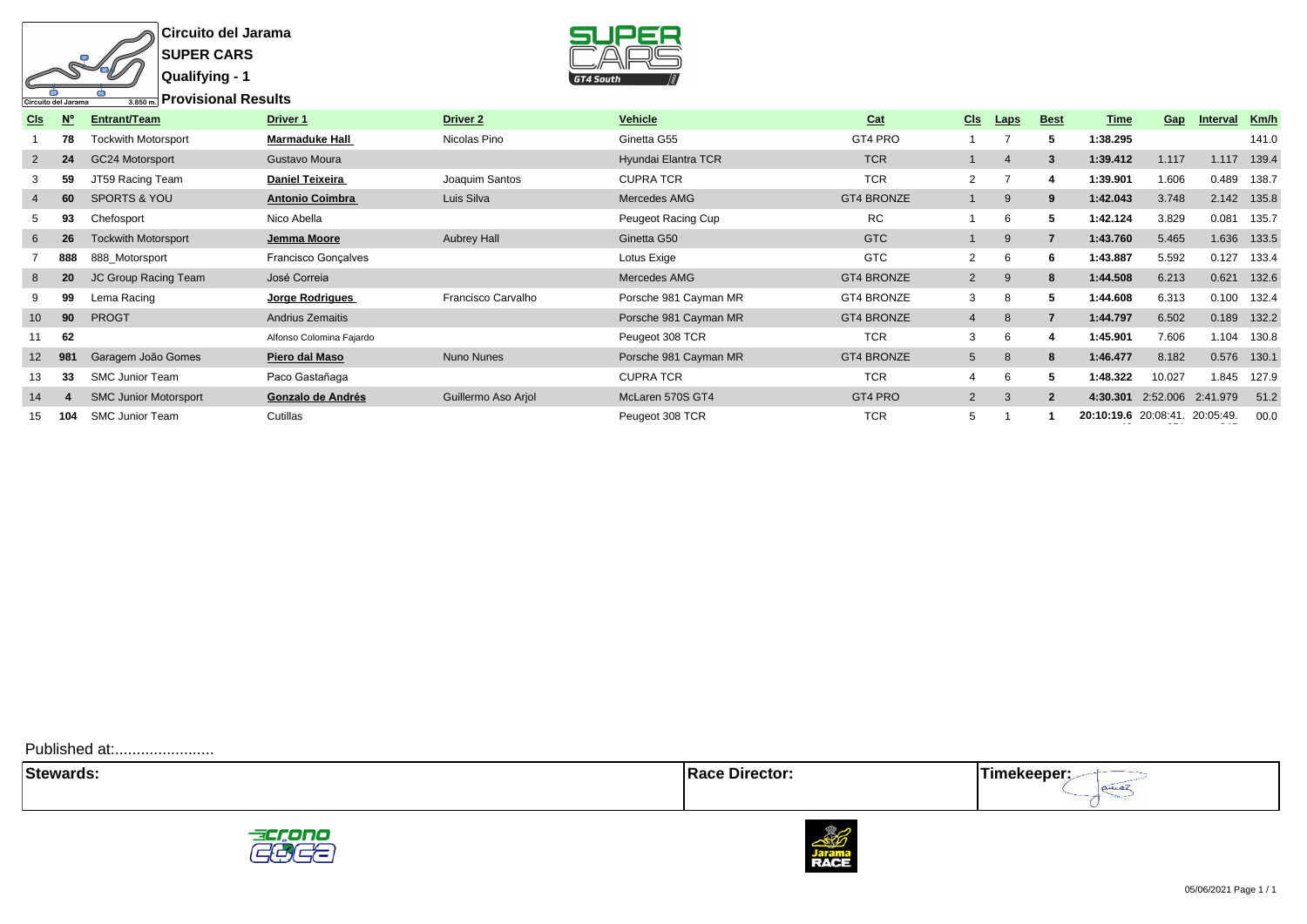**Circuito del Jarama SUPER CARS Qualifying - 1**

 $\overline{150}$ 

ъ

क

Circuito del Jarama



**Provisional Results by Category**

| <b>CIs</b>     | N <sup>c</sup> | Entrant/Team                 | <b>Driver 1</b>          | <b>Driver 2</b>           | Vehicle               | Cat               | <b>CIs</b>      | Laps           | <b>Best</b>    | Time                 | Gap   | Interval          | Km/h  |
|----------------|----------------|------------------------------|--------------------------|---------------------------|-----------------------|-------------------|-----------------|----------------|----------------|----------------------|-------|-------------------|-------|
|                |                | <b>GT4 PRO</b>               |                          |                           |                       |                   |                 |                |                |                      |       |                   |       |
|                | 78             | <b>Tockwith Motorsport</b>   | <b>Marmaduke Hall</b>    | Nicolas Pino              | Ginetta G55           | GT4 PRO           | $\overline{1}$  | $\overline{7}$ | 5              | 1:38.295             |       |                   | 141.0 |
| $\overline{2}$ |                | <b>SMC Junior Motorsport</b> | Gonzalo de Andrés        | Guillermo Aso Arjol       | McLaren 570S GT4      | GT4 PRO           | $\overline{2}$  | 3              | $\overline{2}$ | 4:30.301             |       | 2:52.006 2:52.006 | 51.2  |
|                |                | <b>TCR</b>                   |                          |                           |                       |                   |                 |                |                |                      |       |                   |       |
|                | 24             | GC24 Motorsport              | Gustavo Moura            |                           | Hyundai Elantra TCR   | <b>TCR</b>        |                 | $\overline{4}$ | 3              | 1:39.412             |       |                   | 139.4 |
| $2^{\circ}$    | 59             | JT59 Racing Team             | <b>Daniel Teixeira</b>   | Joaquim Santos            | <b>CUPRATCR</b>       | <b>TCR</b>        | $\overline{2}$  | $\overline{7}$ | $\overline{a}$ | 1:39.901             | 0.489 | 0.489             | 138.7 |
|                | 62             |                              | Alfonso Colomina Fajardo |                           | Peugeot 308 TCR       | <b>TCR</b>        | 3               | 6              | 4              | 1:45.901             | 6.489 | 6.000             | 130.8 |
|                | 33             | <b>SMC Junior Team</b>       | Paco Gastañaga           |                           | <b>CUPRATCR</b>       | <b>TCR</b>        | $\overline{4}$  | 6              | -5             | 1:48.322             | 8.910 | 2.421             | 127.9 |
|                |                | <b>SMC Junior Team</b>       | Cutillas                 |                           | Peugeot 308 TCR       | <b>TCR</b>        | 5               |                |                | 20:10:19.6 20:08:40. |       | 20:08:31.         | 00.0  |
|                |                | <b>GT4 BRONZE</b>            |                          |                           |                       |                   |                 |                |                |                      |       |                   |       |
|                | 60             | <b>SPORTS &amp; YOU</b>      | <b>Antonio Coimbra</b>   | Luis Silva                | Mercedes AMG          | <b>GT4 BRONZE</b> | $\mathbf{1}$    | 9              | 9              | 1:42.043             |       |                   | 135.8 |
| 2              | 20             | JC Group Racing Team         | José Correia             |                           | Mercedes AMG          | GT4 BRONZE        | 2               | 9              | 8              | 1:44.508             | 2.465 | 2.465             | 132.6 |
| 3              | 99             | Lema Racing                  | Jorge Rodrigues          | <b>Francisco Carvalho</b> | Porsche 981 Cayman MR | <b>GT4 BRONZE</b> | $\mathbf{3}$    | 8              | 5              | 1:44.608             | 2.565 | 0.100             | 132.4 |
|                | 90             | <b>PROGT</b>                 | Andrius Zemaitis         |                           | Porsche 981 Cayman MR | <b>GT4 BRONZE</b> | 4               | 8              | 7              | 1:44.797             | 2.754 | 0.189             | 132.2 |
| 5 <sup>5</sup> | 981            | Garagem João Gomes           | Piero dal Maso           | <b>Nuno Nunes</b>         | Porsche 981 Cayman MR | <b>GT4 BRONZE</b> | $5\overline{)}$ | 8              | 8              | 1:46.477             | 4.434 | 1.680             | 130.1 |
|                |                | <b>RC</b>                    |                          |                           |                       |                   |                 |                |                |                      |       |                   |       |
|                | 93             | Chefosport                   | Nico Abella              |                           | Peugeot Racing Cup    | <b>RC</b>         |                 | 6              | 5              | 1:42.124             |       |                   | 135.7 |
|                |                | <b>GTC</b>                   |                          |                           |                       |                   |                 |                |                |                      |       |                   |       |
|                | 26             | <b>Tockwith Motorsport</b>   | Jemma Moore              | <b>Aubrey Hall</b>        | Ginetta G50           | <b>GTC</b>        |                 | 9              | $\overline{7}$ | 1:43.760             |       |                   | 133.5 |
|                | 888            | 888_Motorsport               | Francisco Gonçalves      |                           | Lotus Exige           | <b>GTC</b>        | 2               | 6              | 6              | 1:43.887             | 0.127 | 0.127             | 133.4 |
|                |                |                              |                          |                           |                       |                   |                 |                |                |                      |       |                   |       |

Published at:........................

| $C_{1.11}$ | . LUI |  |
|------------|-------|--|
|            |       |  |



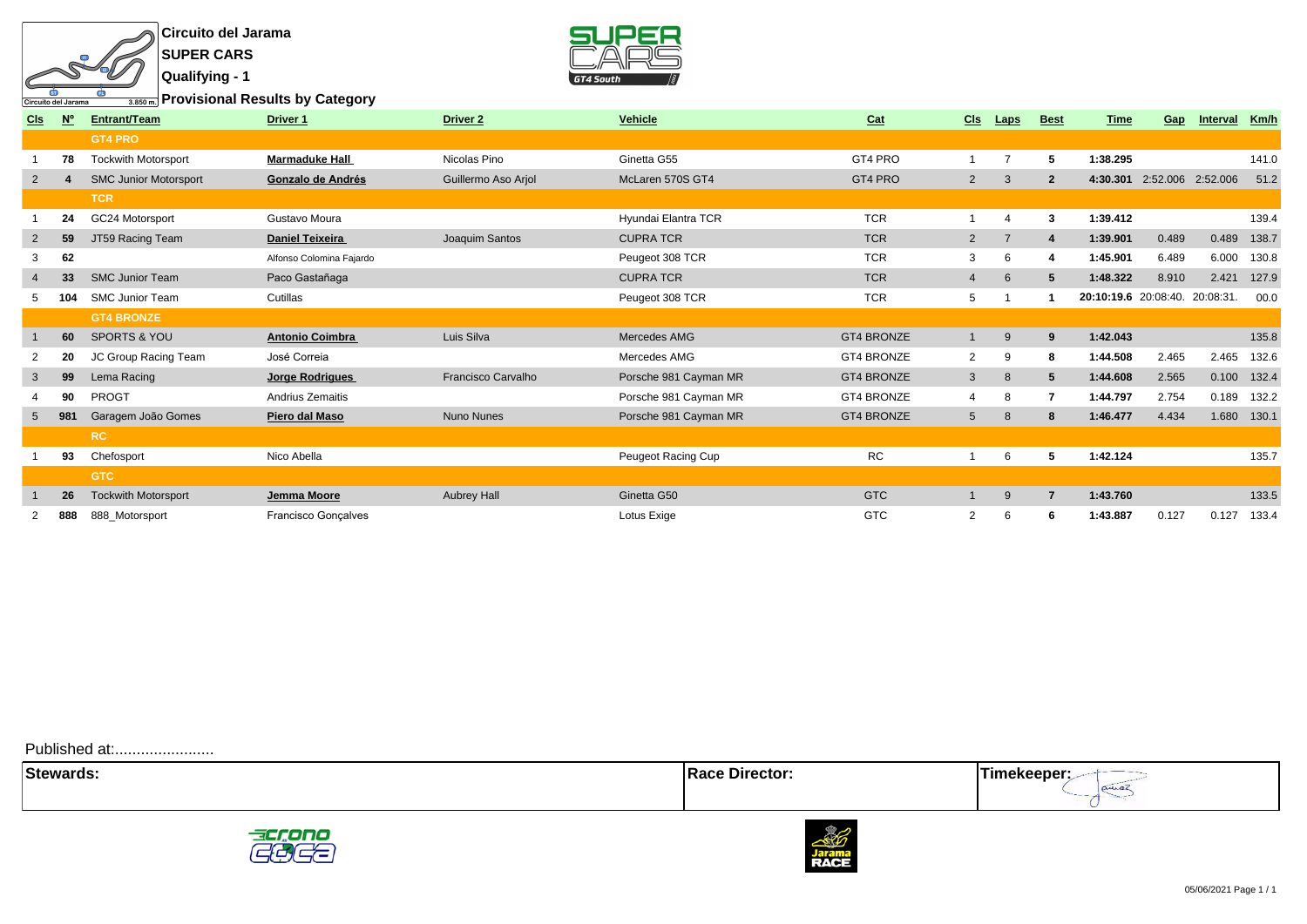

**Circuito del Jarama SUPER CARS**



**Provisional Results by Class**

| Km/h<br>Interval                       |
|----------------------------------------|
|                                        |
| 141.0                                  |
| 139.4<br>1.117                         |
| 0.489<br>138.7                         |
| 2.142<br>135.8                         |
| 0.081<br>135.7                         |
| 1.636<br>133.5                         |
| 0.127<br>133.4                         |
| 0.621<br>132.6                         |
| 0.100<br>132.4                         |
| 0.189<br>132.2                         |
| 1.680<br>130.1                         |
| 1.845<br>127.9                         |
| 2:41.979<br>51.2                       |
| 20:10:19.6 20:08:41. 20:05:49.<br>00.0 |
|                                        |
| 130.8                                  |
| 2:52.006                               |

Published at:........................

 $\frac{1}{\sqrt{\frac{1}{1-\frac{1}{1-\frac{1}{1-\frac{1}{1-\frac{1}{1-\frac{1}{1-\frac{1}{1-\frac{1}{1-\frac{1}{1-\frac{1}{1-\frac{1}{1-\frac{1}{1-\frac{1}{1-\frac{1}{1-\frac{1}{1-\frac{1}{1-\frac{1}{1-\frac{1}{1-\frac{1}{1-\frac{1}{1-\frac{1}{1-\frac{1}{1-\frac{1}{1-\frac{1}{1-\frac{1}{1-\frac{1}{1-\frac{1}{1-\frac{1}{1-\frac{1}{1-\frac{1}{1-\frac{1}{1-\frac{1}{1-\frac{1}{1-\frac{1}{1-\frac{1}{1-\frac{$ **Stewards:** Timekeeper:



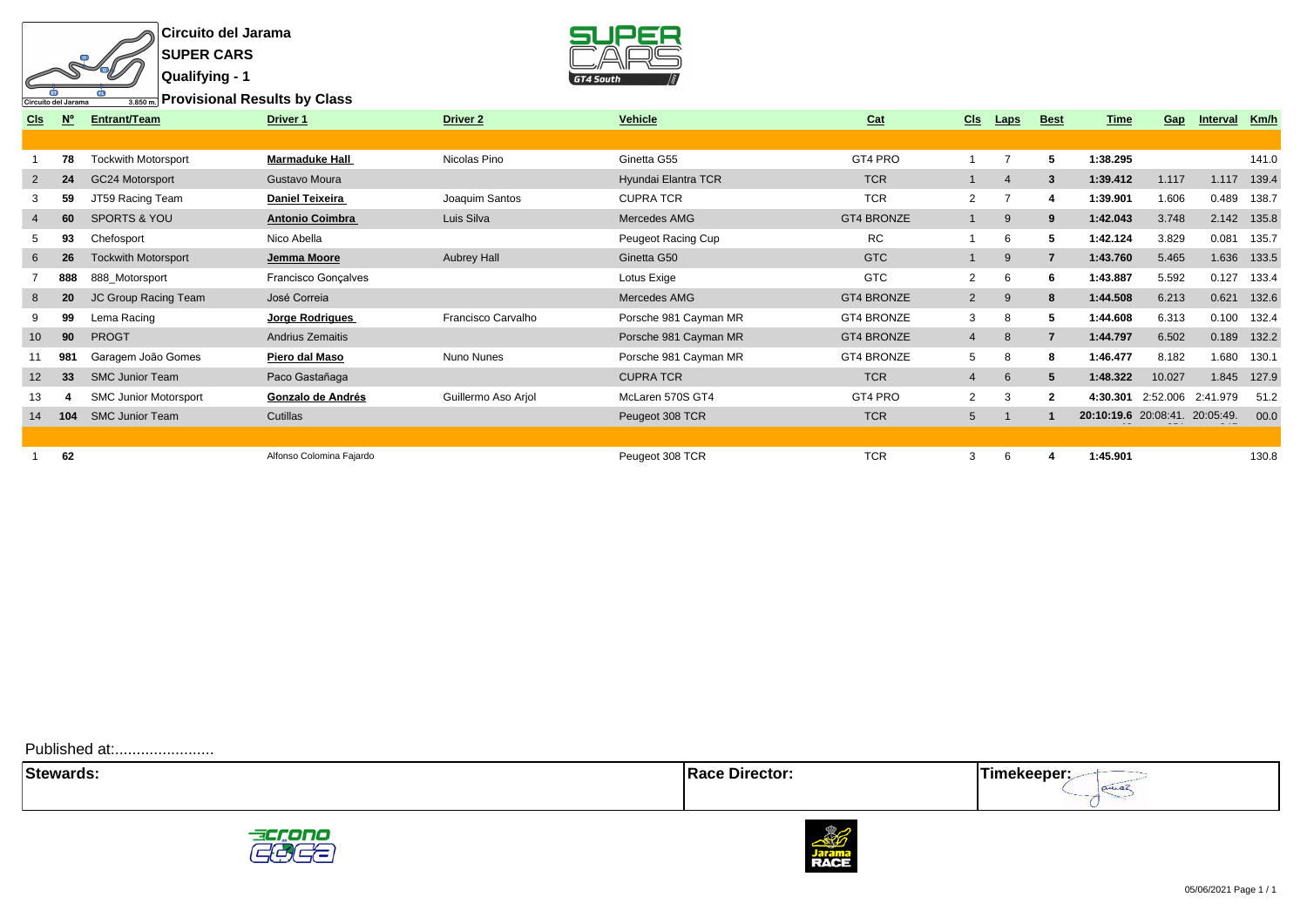

**Circuito del Jarama SUPER CARS Qualifying - 1**



| 4                   |                             | 1 Gonzalo de Andrés         |                    |                    |        | McLaren 570S GT4 59             |                      |                      |                | 1 Daniel Teixeira          |                  |                         |        | <b>CUPRA TCR</b>                                |
|---------------------|-----------------------------|-----------------------------|--------------------|--------------------|--------|---------------------------------|----------------------|----------------------|----------------|----------------------------|------------------|-------------------------|--------|-------------------------------------------------|
|                     | GT4 PRO                     | 2 Guillermo Aso Arjol       |                    |                    |        | <b>SMC Junior Motorsport</b>    |                      | <b>TCR</b>           |                | 2 Joaquim Santos           |                  |                         |        | JT59 Racing Team                                |
| Lap D               | <b>Time</b>                 | Sector 1                    | Sector 2           | Sector 3           | T. Spd | <b>Elapsed</b>                  | Lap D                | <b>Time</b>          |                | Sector 1                   | Sector 2         | Sector 3                | T. Spd | <b>Elapsed</b>                                  |
| $1\quad1$           |                             | 20:09:22.315 P 20:07:57.522 | 44.246             | 40.547             |        | 73.1 20:09:22.315               | $1\quad1$            | 20:08:17.796         |                | 20:06:48.201               | 50.536           | 39.059                  |        | 85.4 20:08:17.796                               |
| 2 <sub>1</sub>      | 4:30.301 P                  | 3:05.183                    | 43.357             | 41.761             |        | 88.5 20:13:52.616               | 2 <sub>1</sub>       | 2:21.119             |                | 55.200                     | 56.290           | 29.629                  |        | 139.8 20:10:38.915                              |
| 3 <sub>1</sub>      | 5:17.600 P                  | 3:32.488                    | 57.897             | 47.215             |        | 88.7 20:19:10.216               | 3 <sub>1</sub>       | 1:41.129             |                | 38.914                     | 33.860           | 28.355                  |        | 221.7 20:12:20.044                              |
| 20                  |                             | 1 José Correia              |                    |                    |        | Mercedes AMG                    | 4 <sub>1</sub>       | 1:39.901             |                | 38.581                     | 33.392           | 27.928                  |        | 229.7 20:13:59.945                              |
|                     |                             |                             |                    |                    |        |                                 | 5 1                  | 1:47.866             |                | 38.600                     | 33.589           | 35.677                  |        | 229.7 20:15:47.811                              |
|                     | GT4<br><b>BRONZE</b>        | $\overline{2}$              |                    |                    |        | JC Group Racing Team            | 6 1                  | 2:18.216             |                | 52.595                     | 54.087           | 31.534                  |        | 142.1 20:18:06.027                              |
| Lap D               | <b>Time</b>                 | Sector 1                    | Sector 2           | Sector 3           | T. Spd | <b>Elapsed</b>                  | 7 <sub>1</sub>       | 2:09.772 P           |                | 39.385                     | 45.747           | 44.640                  |        | 225.9 20:20:15.799                              |
| 1                   | 20:07:45.887                | 20:06:29.558                | 42.857             | 33.472             |        | 86.6 20:07:45.887 60            |                      |                      |                | 1 Antonio Coimbra          |                  |                         |        | Mercedes AMG                                    |
| $\overline{c}$      | 1:51.686                    | 44.606                      | 37.255             | 29.825             |        | 200.0 20:09:37.573              |                      |                      |                |                            |                  |                         |        |                                                 |
| 3                   | 1:51.620                    | 40.944                      | 35.522             | 35.154             |        | 226.4 20:11:29.193              |                      | GT4<br><b>BRONZE</b> |                | 2 Luis Silva               |                  |                         |        | <b>SPORTS &amp; YOU</b>                         |
| 4                   | 1:46.829                    | 41.581                      | 35.541             | 29.707             |        | 202.6 20:13:16.022 Lap D        |                      | <b>Time</b>          |                | Sector 1                   | Sector 2         | Sector 3                | T. Spd | <b>Elapsed</b>                                  |
| 5                   | 1:46.937                    | 40.992                      | 35.622             | 30.323             |        | 195.2 20:15:02.959              | 1 1                  | 20:07:45.546         |                | 20:06:28.484               | 43.009           | 34.053                  |        | 79.7 20:07:45.546                               |
| 6                   | 1:47.155                    | 40.948                      | 35.347             | 30.860             |        | 228.8 20:16:50.114              | 2 <sub>1</sub>       | 1:51.414             |                | 44.442                     | 37.021           | 29.951                  |        | 197.8 20:09:36.960                              |
| $\overline{7}$      | 1:44.740                    | 40.410                      | 34.591             | 29.739             |        | 222.6 20:18:34.854              | 3 <sub>1</sub>       | 1:43.995             |                | 39.844                     | 34.646           | 29.505                  |        | 237.3 20:11:20.955                              |
| 8                   | 1:44.508                    | 40.628                      | 34.601             | 29.279             |        | 219.0 20:20:19.362              | 4 1                  | 1:43.389             |                | 39.474                     | 34.806           | 29.109                  |        | 237.3 20:13:04.344                              |
| 9                   | 1:59.143 P                  | 43.437                      | 38.095             | 37.611             |        | 178.2 20:22:18.505              | 5 <sub>1</sub>       | 1:43.551             |                | 40.050                     | 34.351           | 29.150                  |        | 238.4 20:14:47.895                              |
| 24                  |                             | 1 Gustavo Moura             |                    |                    |        | Hyundai Elantra TCR             | 6 1                  | 1:42.611             |                | 39.100                     | 34.184           | 29.327                  |        | 238.4 20:16:30.506                              |
|                     |                             |                             |                    |                    |        |                                 | 7 <sub>1</sub>       | 1:42.745             |                | 39.744                     | 34.099           | 28.902                  |        | 236.3 20:18:13.251                              |
|                     | TCR                         | 2                           |                    |                    |        | GC24 Motorsport                 | 8 <sub>1</sub>       | 1:43.193             |                | 39.683                     | 34.178           | 29.332                  |        | 236.3 20:19:56.444                              |
| Lap D               | <b>Time</b><br>20:07:29.862 | Sector 1<br>20:06:17.398    | Sector 2<br>43.400 | Sector 3<br>29.064 | T. Spd | <b>Elapsed</b><br>20:07:29.862  | 9 <sub>1</sub>       | 1:42.043             |                | 39.538                     | 33.614           | 28.891                  |        | 236.8 20:21:38.487                              |
| 1<br>$\overline{2}$ | 1:41.170                    | 38.902                      | 33.930             | 28.338             |        | 20:09:11.032                    | 10 <sub>1</sub>      |                      |                | 44.548                     |                  |                         | 232.2  |                                                 |
| 3                   | 1:39.412                    | 38.113                      | 33.124             | 28.175             |        | 20:10:50.444                    | 62                   |                      |                | 1 Alfonso Colomina Fajardo |                  |                         |        | Peugeot 308 TCR                                 |
| 4                   | 1:50.572 P                  | 41.025                      | 34.118             | 35.429             |        | 20:12:41.016                    |                      | <b>TCR</b>           | $\overline{c}$ |                            |                  |                         |        |                                                 |
|                     |                             |                             |                    |                    |        |                                 | Lap D                | <b>Time</b>          |                | Sector 1                   | Sector 2         | Sector 3                | T. Spd | <b>Elapsed</b>                                  |
| 26                  |                             | 1 Jemma Moore               |                    |                    |        | Ginetta G50                     | 1                    | 20:10:29.150         |                | 20:09:14.995               | 41.011           | 33.144                  |        | 91.5 20:10:29.150                               |
|                     | <b>GTC</b>                  | 2 Aubrey Hall               |                    |                    |        | <b>Tockwith Motorsport</b>      | $\overline{2}$       | 1:57.989             |                | 44.139                     | 40.577           | 33.273                  |        | 198.1 20:12:27.139                              |
| Lap D               | <b>Time</b>                 | Sector 1                    | Sector 2           | Sector 3           | T. Spd | <b>Elapsed</b>                  | 3                    | 1:49.519             |                | 42.413                     | 36.816           | 30.290                  |        | 203.3 20:14:16.658                              |
| 1 1                 | 20:07:46.588                | 20:06:30.354                | 42.765             | 33.469             |        | 106.5 20:07:46.588              | 4 1                  | 1:45.901             |                | 40.809                     | 35.570           | 29.522                  |        | 217.7 20:16:02.559                              |
| 2 <sub>1</sub>      | 1:53.385                    | 44.510                      | 38.082             | 30.793             |        | 186.8 20:09:39.973              | 5                    | 1:47.356             |                | 40.380                     | 36.987           | 29.989                  |        | 219.0 20:17:49.915                              |
| 31                  | 1:47.872                    |                             |                    |                    |        |                                 |                      |                      |                |                            |                  |                         |        |                                                 |
| 4 1                 |                             | 41.154                      | 35.557             | 31.161             |        | 225.9 20:11:27.845              | 6                    | 2:17.348 P           |                | 39.952                     | 34.963           | 1:02.433                |        | 219.9 20:20:07.263                              |
|                     | 1:45.780                    | 40.730                      | 35.047             | 30.003             |        | 228.3 20:13:13.625              |                      |                      |                |                            |                  |                         |        |                                                 |
| 5 1                 | 1:45.851                    | 41.653                      | 34.486             | 29.712             |        | 177.3 20:14:59.476              | 78                   |                      |                | 1 Marmaduke Hall           |                  |                         |        | Ginetta G55                                     |
| 6 1                 | 1:44.869                    | 40.343                      | 34.836             | 29.690             |        | 218.1 20:16:44.345              |                      | GT4 PRO              |                | 2 Nicolas Pino             |                  |                         |        | <b>Tockwith Motorsport</b>                      |
| 7 <sub>1</sub>      | 1:43.760                    | 39.962                      | 34.607             |                    |        | 29.191 228.8 20:18:28.105 Lap D |                      | <b>Time</b>          |                | Sector 1                   | Sector 2         | Sector 3 T. Spd Elapsed |        |                                                 |
| 8 1                 | 1:43.901                    | 39.853                      | 34.649             | 29.399             |        | 220.8 20:20:12.006              |                      | 1 1 20:07:25.009     |                | 20:06:19.657               | 36.093           | 29.259                  |        | 75.3 20:07:25.009                               |
| 9 <sub>1</sub>      | 2:01.840 P                  | 44.324                      | 39.767             | 37.749             |        | 180.3 20:22:13.846              | 2 <sub>1</sub>       | 1:41.263             |                | 39.260                     | 33.448           |                         |        | 28.555 220.4 20:09:06.272                       |
| 33                  |                             | 1 Paco Gastañaga            |                    |                    |        | <b>CUPRA TCR</b>                | 31<br>4 <sub>1</sub> | 1:38.942             |                | 38.424                     | 32.614<br>32.586 | 27.904                  |        | 222.2 20:10:45.214                              |
|                     | <b>TCR</b>                  | 2                           |                    |                    |        | <b>SMC Junior Team</b>          | 5 <sub>1</sub>       | 1:38.422<br>1:38.295 |                | 38.001<br>38.033           | 32.382           | 27.880                  |        | 27.835 224.5 20:12:23.636<br>224.0 20:14:01.931 |
| Lap D               | <b>Time</b>                 | Sector 1                    | Sector 2           | Sector 3           |        | T. Spd Elapsed                  | 6 1                  | 1:38.738             |                | 37.835                     | 32.815           | 28.088                  |        | 224.5 20:15:40.669                              |
| $\mathbf{1}$        | 20:11:16.350                | 20:10:04.634                | 39.871             | 31.845             |        | 20:11:16.350                    | 7 <sub>1</sub>       | 2:05.998 P           |                | 46.961                     | 37.643           |                         |        | 41.394 195.6 20:17:46.667                       |
| $\overline{2}$      | 1:53.386                    | 42.258                      | 40.633             | 30.495             |        | 20:13:09.736                    |                      |                      |                |                            |                  |                         |        |                                                 |
| 3                   | 1:48.932                    | 42.048                      | 36.543             | 30.341             |        | 20:14:58.668                    | 90                   |                      |                | 1 Andrius Zemaitis         |                  |                         |        | Porsche 981 Cayman MR                           |
| 4                   | 2:01.740                    | 49.216                      | 42.316             | 30.208             |        | 20:17:00.408                    |                      | GT4<br><b>BRONZE</b> | 2              |                            |                  |                         |        | <b>PROGT</b>                                    |
| 5                   | 1:48.322                    | 41.253                      | 36.620             | 30.449             |        | 20:18:48.730                    | Lap D                | Time                 |                | Sector 1                   | Sector 2         | Sector 3                | T. Spd | <b>Elapsed</b>                                  |
| 6                   | 1:49.046                    | 41.410                      | 36.812             | 30.824             |        | 20:20:37.776                    | 1                    | 20:07:42.957         |                | 20:06:23.154               | 43.600           | 36.203                  |        | 71.2 20:07:42.957                               |
| 7                   |                             | 49.994                      | 46.697             |                    |        |                                 | $\overline{c}$       | 2:02.161             |                | 49.407                     | 41.393           |                         |        | 31.361 198.5 20:09:45.118                       |
|                     |                             |                             |                    |                    |        |                                 | 3                    | 1:48.113             |                | 42.172                     | 35.925           |                         |        | 30.016 229.7 20:11:33.231                       |
|                     |                             |                             |                    |                    |        |                                 | $\overline{4}$       | 1:49.738             |                | 40.246                     | 36.188           |                         |        | 33.304 231.2 20:13:22.969                       |
|                     |                             |                             |                    |                    |        |                                 | 5                    | 1:45.258             |                | 40.709                     | 34.916           | 29.633                  |        | 227.3 20:15:08.227                              |
|                     |                             |                             |                    |                    |        |                                 | 6                    | 1:48.777             |                | 40.192                     | 35.532           |                         |        | 33.053 231.7 20:16:57.004                       |
|                     |                             |                             |                    |                    |        |                                 | 7                    | 1:44.797             |                | 40.088                     | 35.068           |                         |        | 29.641 231.2 20:18:41.801                       |
|                     |                             |                             |                    |                    |        |                                 | $\bf 8$<br>9         | 1:49.611             |                | 40.198<br>46.152           | 35.439<br>39.690 |                         | 166.9  | 33.974 231.7 20:20:31.412                       |



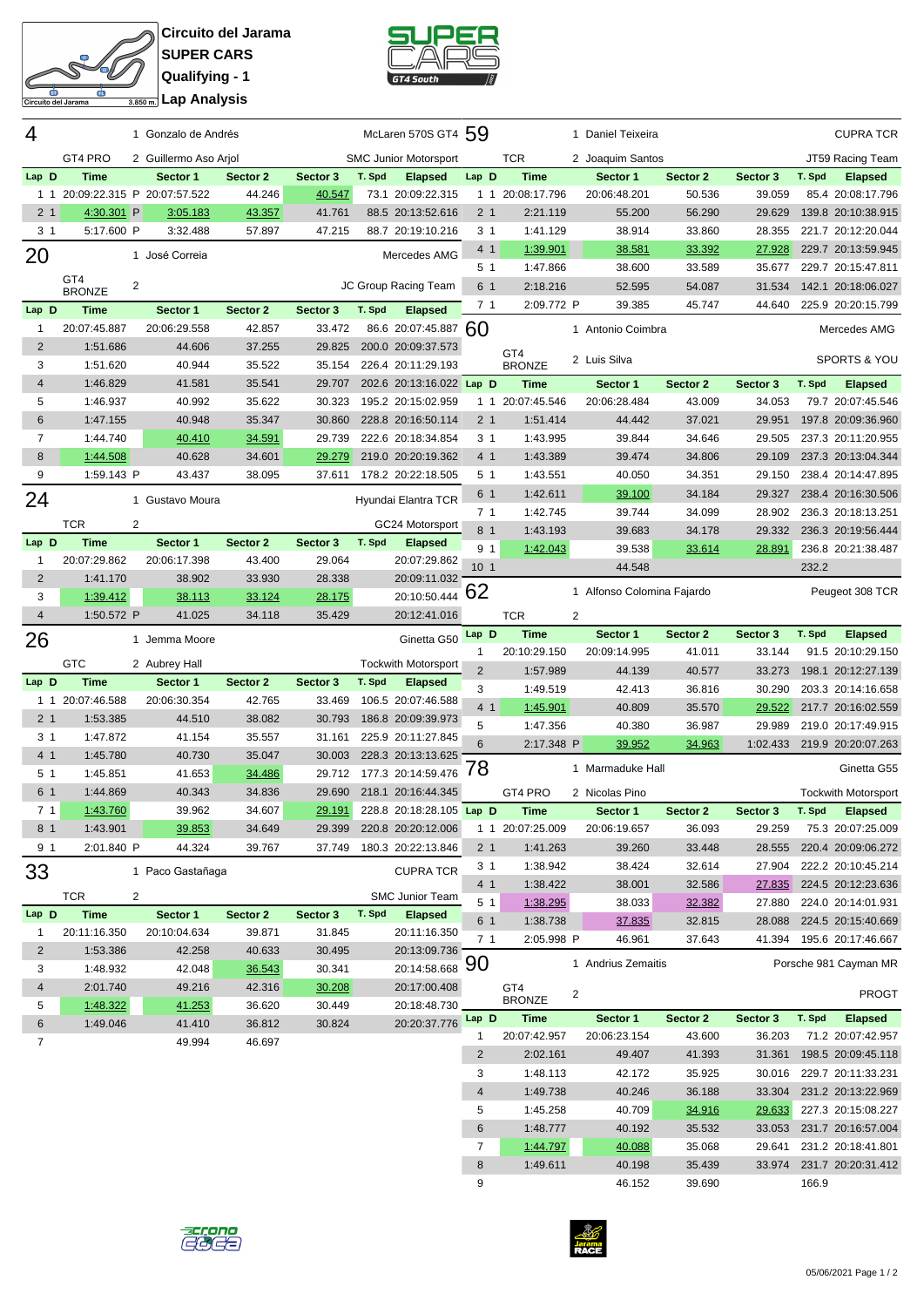

**Circuito del Jarama SUPER CARS Qualifying - 1 Lap Analysis**



| 93             |                |                      | 1              | Nico Abella           |          |               |        | Peugeot Racing Cup     |
|----------------|----------------|----------------------|----------------|-----------------------|----------|---------------|--------|------------------------|
|                |                | <b>RC</b>            | 2              |                       |          |               |        | Chefosport             |
| Lap D          |                | <b>Time</b>          |                | Sector 1              | Sector 2 | Sector 3      | T. Spd | <b>Elapsed</b>         |
| 1              |                | 20:07:49.255         |                | 20:06:25.197          | 46.917   | 37.141        |        | 20:07:49.255           |
| 2              |                | 1:59.258             |                | 47.446                | 39.887   | 31.925        |        | 20:09:48.513           |
| 3              |                | 1:46.165             |                | 41.937                | 34.949   | 29.279        |        | 20:11:34.678           |
| $\overline{4}$ |                | 1:58.001             |                | 39.741                | 43.768   | 34.492        |        | 20:13:32.679           |
| 5              |                | 1:42.124             |                | 39.815                | 33.744   | <u>28.565</u> |        | 20:15:14.803           |
| 6              |                | 2:21.939 P           |                | 47.364                | 47.561   | 47.014        |        | 20:17:36.742           |
| 99             |                |                      |                | 1 Jorge Rodrigues     |          |               |        | Porsche 981 Cayman MR  |
|                |                | GT4<br><b>BRONZE</b> |                | 2 Francisco Carvalho  |          |               |        | Lema Racing            |
| Lap            | D              | <b>Time</b>          |                | Sector 1              | Sector 2 | Sector 3      | T. Spd | <b>Elapsed</b>         |
| 1              | 1              | 20:07:43.065         |                | 20:06:24.285          | 44.752   | 34.028        |        | 20:07:43.065           |
| 2              | $\overline{1}$ | 2:08.658             |                | 46.684                | 49.551   | 32.423        |        | 20:09:51.723           |
| 3              | $\mathbf{1}$   | 1:47.566             |                | 41.779                | 35.913   | 29.874        |        | 20:11:39.289           |
| 4              | $\mathbf{1}$   | 1:46.473             |                | 40.809                | 35.615   | 30.049        |        | 20:13:25.762           |
| 5              | $\mathbf{1}$   | 1:44.608             |                | 40.297                | 34.812   | 29.499        |        | 20:15:10.370           |
| 6 1            |                | 1:44.932             |                | 40.138                | 34.998   | 29.796        |        | 20:16:55.302           |
| 7 <sub>1</sub> |                | 1:59.815             |                | 40.192                | 47.315   | 32.308        |        | 20:18:55.117           |
| 8 1            |                | 1:45.100             |                | 40.386                | 34.895   | 29.819        |        | 20:20:40.217           |
| 9              | $\mathbf{1}$   |                      |                | 47.940                | 38.818   |               |        |                        |
| 104            |                |                      | 1              | Cutillas              |          |               |        | Peugeot 308 TCR        |
|                |                | <b>TCR</b>           |                |                       |          |               |        |                        |
|                |                |                      | 2              |                       |          |               |        | <b>SMC Junior Team</b> |
|                |                |                      |                |                       |          |               |        |                        |
| Lap D          |                | <b>Time</b>          |                | Sector 1              | Sector 2 | Sector 3      | T. Spd | <b>Elapsed</b>         |
| 1              |                | 20:10:19.646 P       |                | 20:09:04.173          | 37.699   | 37.774        |        | 105.5 20:10:19.646     |
| 888            |                |                      |                | 1 Francisco Gonçalves |          |               |        | Lotus Exige            |
|                |                | GTC                  | $\overline{2}$ |                       |          |               |        | 888_Motorsport         |
| Lap            | D              | <b>Time</b>          |                | Sector 1              | Sector 2 | Sector 3      | T. Spd | <b>Elapsed</b>         |
| 1              |                | 20:08:16.573         |                | 20:06:49.349          | 51.940   | 35.284        |        | 103.3 20:08:16.573     |
| $\overline{2}$ |                | 2:12.366 P           |                | 50.121                | 40.392   | 41.853        |        | 150.0 20:10:28.939     |
| 3              |                | 5:15.979             |                | 4:07.910              | 37.197   | 30.872        |        | 75.5 20:15:44.918      |
| $\overline{4}$ |                | 1:46.224             |                | 41.560                | 34.804   | 29.860        |        | 224.0 20:17:31.142     |
| 5              |                | 1:44.199             |                | <u>40.207</u>         | 34.494   | 29.498        |        | 227.3 20:19:15.341     |
| 6              |                | 1:43.887             |                | 40.627                | 34.021   | 29.239        |        | 227.3 20:20:59.228     |
| 7              |                |                      |                | 48.338                | 46.181   |               | 175.3  |                        |
| 981            |                |                      |                | 1 Piero dal Maso      |          |               |        | Porsche 981 Cayman MR  |
|                |                | GT4<br><b>BRONZE</b> |                | 2 Nuno Nunes          |          |               |        | Garagem João Gomes     |
| Lap D          |                | Time                 |                | Sector 1              | Sector 2 | Sector 3      | T. Spd | <b>Elapsed</b>         |
| 1              | 1              | 20:07:49.328         |                | 20:06:34.748          | 41.864   | 32.716        |        | 94.4 20:07:49.328      |
| 2 <sub>1</sub> |                | 1:52.285             |                | 43.744                | 38.091   | 30.450        |        | 188.4 20:09:41.613     |
|                | 31             | 1:47.956             |                | 41.264                | 36.197   | 30.495        |        | 224.0 20:11:29.569     |
| 4 1            |                | 1:48.447             |                | 42.546                | 35.728   | 30.173        |        | 208.4 20:13:18.016     |
| 5 <sub>1</sub> |                | 1:47.925             |                | 41.984                | 35.749   | 30.192        |        | 199.2 20:15:05.941     |
| 6 1            |                | 1:47.297             |                | 41.416                | 35.739   | 30.142        |        | 221.7 20:16:53.238     |
| 7 <sub>1</sub> |                | 1:46.641             |                | <u>41.205</u>         | 35.517   | 29.919        |        | 219.5 20:18:39.879     |
| 8 1            |                | 1:46.477             |                | 41.216                | 35.572   | <u>29.689</u> |        | 221.3 20:20:26.356     |



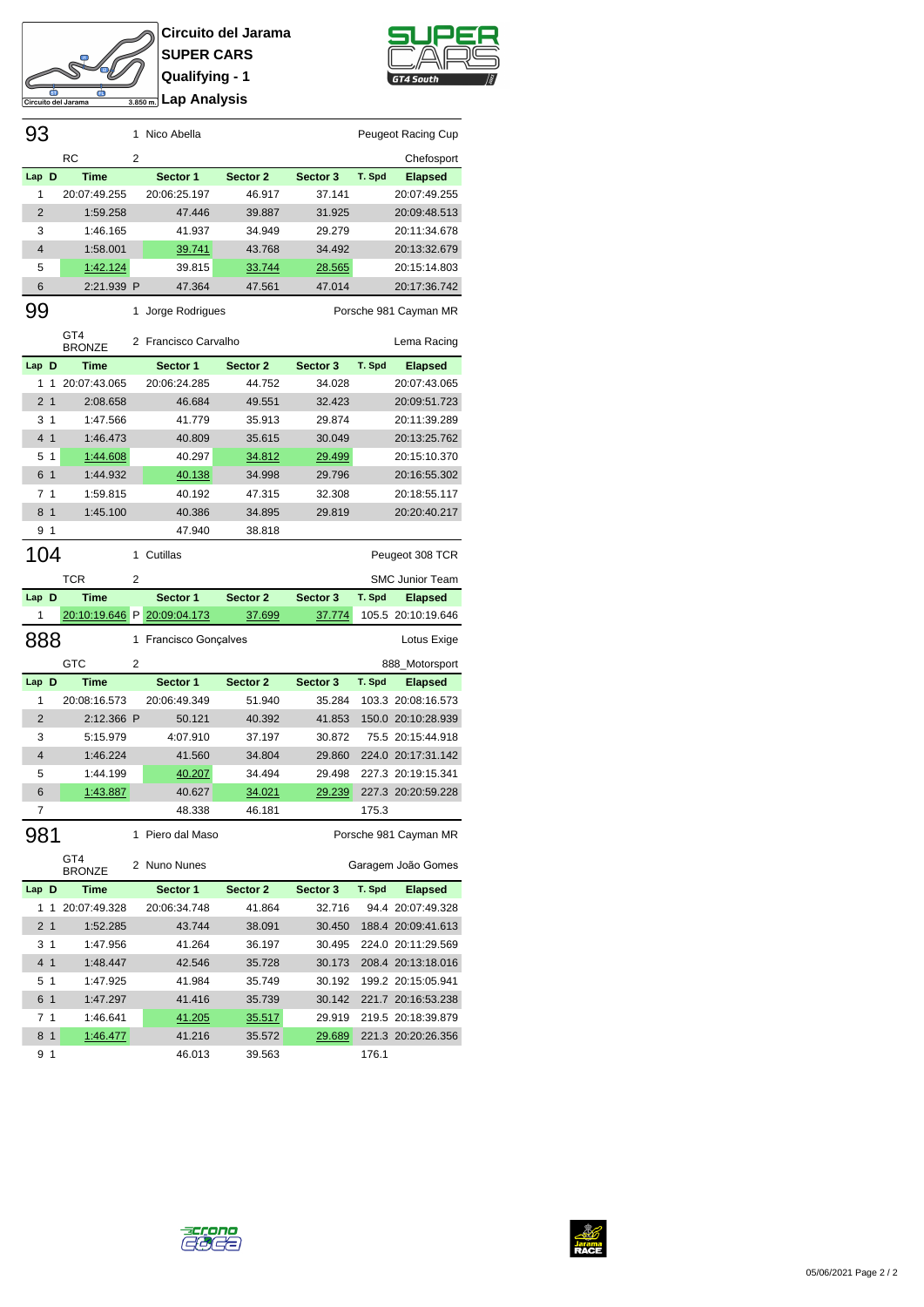



|                   |             | Sector - 1                 |          |             | Sector - 2                 |        |             | Sector - 3                 |             |                |             | <b>Ideal Lap vs Best Lap</b> |                  |                         |                |
|-------------------|-------------|----------------------------|----------|-------------|----------------------------|--------|-------------|----------------------------|-------------|----------------|-------------|------------------------------|------------------|-------------------------|----------------|
| <b>Clas</b>       | $N^{\circ}$ | <b>Driver</b>              | Time     | $N^{\circ}$ | <b>Driver</b>              | Time   | $N^{\circ}$ | <b>Driver</b>              | <b>Time</b> | <b>Clas</b>    | $N^{\circ}$ | <b>Driver</b>                |                  | Ideal Lap Best Lap Clas |                |
|                   | 78          | Marmaduke Hall             | 37.835   | 78          | Marmaduke Hall             | 32.382 | 78          | Marmaduke Hall             | 27.835      |                | 78          | Marmaduke Hall               |                  | 1:38.052 1:38.295       |                |
| $\mathbf{2}$      | 24          | Gustavo Moura              | 38.113   | 24          | Gustavo Moura              | 33.124 | 59          | Daniel Teixeira            | 27.928      | $\overline{2}$ | 24          | Gustavo Moura                |                  | 1:39.412 1:39.412       | $\overline{2}$ |
| 3                 | 59          | Daniel Teixeira            | 38.581   | 59          | Daniel Teixeira            | 33.392 | 24          | Gustavo Moura              | 28.175      | 3              | 59          | Daniel Teixeira              |                  | 1:39.901 1:39.901       | 3              |
| $\overline{4}$    | 60          | Antonio Coimbra            | 39.100   | 60          | Antonio Coimbra            | 33.614 | 93          | Nico Abella                | 28.565      | 4              | 60          | Antonio Coimbra              |                  | 1:41.605 1:42.043       | 4              |
| 5                 | 93          | Nico Abella                | 39.741   | 93          | Nico Abella                | 33.744 | 60          | Antonio Coimbra            | 28.891      | 5              | 93          | Nico Abella                  |                  | 1:42.050 1:42.124       | 5              |
| 6                 | 26          | Jemma Moore                | 39.853   | 888         | <b>Francisco Gonçalves</b> | 34.021 | 26          | Jemma Moore                | 29.191      | 6              | 888         | <b>Francisco Gonçalves</b>   |                  | 1:43.467 1:43.887       |                |
|                   | 62          | Alfonso Colomina           | 39.952   | 26          | Jemma Moore                | 34.486 | 888         | <b>Francisco Goncalves</b> | 29.239      |                | 26          | Jemma Moore                  |                  | 1:43.530 1:43.760       | -6             |
| 8                 | 90          | Andrius Zemaitis           | 40.088   | 20          | José Correia               | 34.591 | 20          | José Correia               | 29.279      | 8              | <b>20</b>   | José Correia                 |                  | 1:44.280 1:44.508       | 8              |
| 9                 | 99          | Jorge Rodrigues            | 40.138   | 99          | Jorge Rodrigues            | 34.812 | 99          | Jorge Rodrigues            | 29.499      | 9              | 62          | Alfonso Colomina             |                  | 1:44.437 1:45.901       | 11             |
| 10 <sup>°</sup>   | 888         | <b>Francisco Gonçalves</b> | 40.207   | 90          | <b>Andrius Zemaitis</b>    | 34.916 | 62          | Alfonso Colomina           | 29.522      | 10             | 99          | Jorge Rodrigues              |                  | 1:44.449 1:44.608       | 9              |
| 11                | 20          | José Correia               | 40.410   | 62          | Alfonso Colomina           | 34.963 | 90          | Andrius Zemaitis           | 29.633      | 11             | 90          | Andrius Zemaitis             |                  | 1:44.637 1:44.797       | 10             |
| $12 \overline{ }$ | 981         | Piero dal Maso             | 41.205   | 981         | Piero dal Maso             | 35.517 | 981         | Piero dal Maso             | 29.689      | 12             | 981         | Piero dal Maso               |                  | 1:46.411 1:46.477       | 12             |
| 13                | 33          | Paco Gastañaga             | 41.253   | 33          | Paco Gastañaga             | 36.543 | 33          | Paco Gastañaga             | 30.208      | 13             | 33          | Paco Gastañaga               | 1:48.004         | 1:48.322                | 13             |
| 14                | 4           | Gonzalo de Andrés          | 3:05.183 | 104         | Cutillas                   | 37.699 | 104         | Cutillas                   | 37.774      | 14             |             | Gonzalo de Andrés            |                  | 4:29.087 4:30.301       | -14            |
| 15                | 104         | Cutillas                   | Transpon | 4           | Gonzalo de Andrés          | 43.357 | 4           | Gonzalo de Andrés          | 40.547      | 15             | 104         | Cutillas                     | Transpon Transpo |                         | -15            |





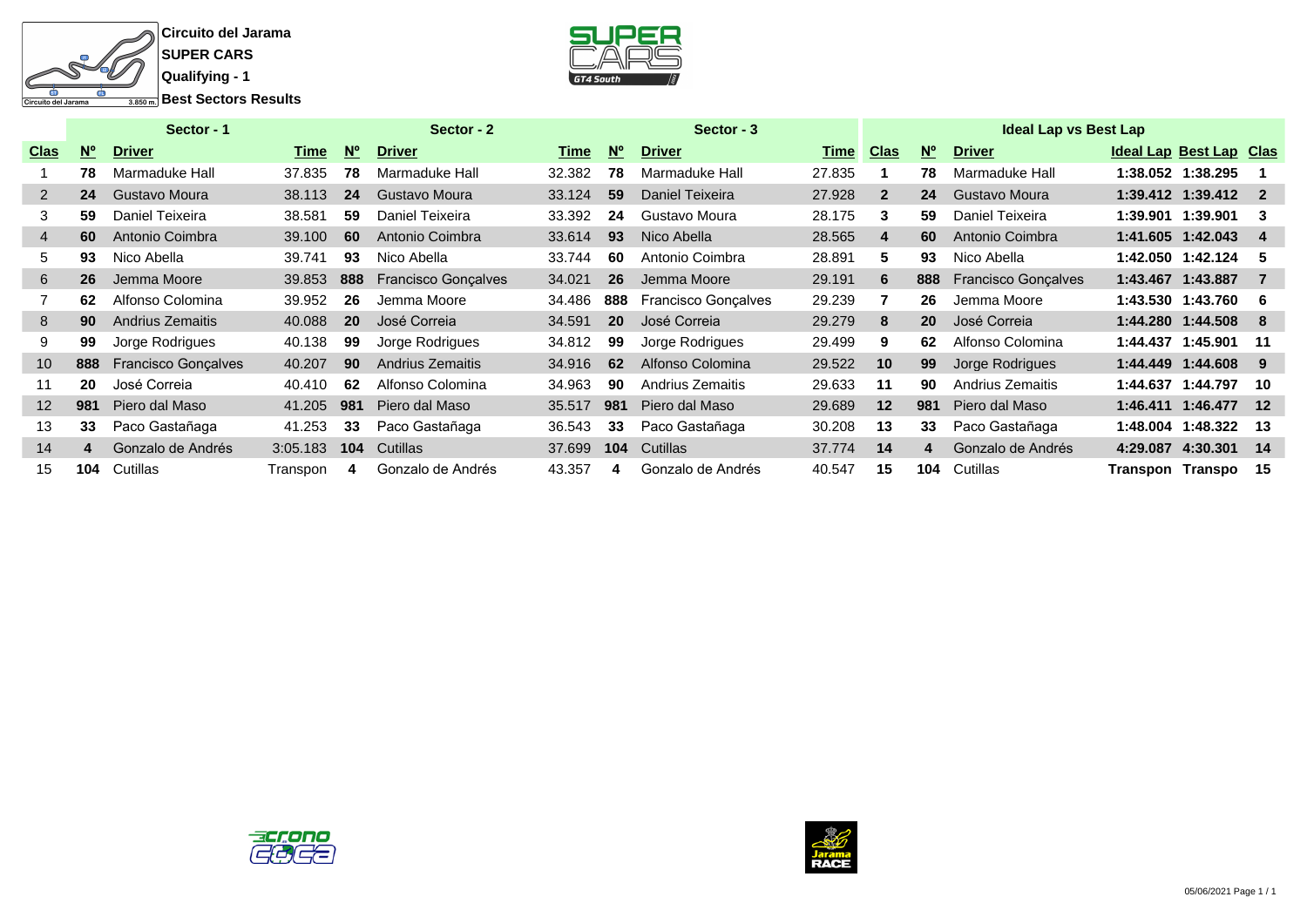



|                |              |                              |                          |                     |                       |                   |     | <b>Best 1</b> |              | <b>Best 2</b> |                | Best 3       |                        | <b>Best 4</b> |                | Best 5                 |            |
|----------------|--------------|------------------------------|--------------------------|---------------------|-----------------------|-------------------|-----|---------------|--------------|---------------|----------------|--------------|------------------------|---------------|----------------|------------------------|------------|
| <b>CI</b>      | N°           | Entrant/Team                 | Driver 1                 | <b>Driver 2</b>     | Vehicle               | Cat               | CI. | Time          | Lap          | Time          | Lap            | Time         | Lap                    | Time          | Lap            | Time                   | <u>Lap</u> |
|                | 78           | <b>Tockwith Motorsport</b>   | <b>Marmaduke Hall</b>    | Nicolas Pino        | Ginetta G55           | GT4 PRO           |     | 1:38.295      | 'n           | 1:38.422      |                | :38.738      | 6                      | 1:38.942      | 3              | $1:41.263$ 2           |            |
|                | $2 \quad 24$ | <b>GC24 Motorsport</b>       | Gustavo Moura            |                     | Hyundai Elantra TCR   | <b>TCR</b>        |     | 1:39.412      | $\mathbf{3}$ | 1:41.170      | $\overline{2}$ | $1:50.572$ 4 |                        |               |                |                        |            |
|                | -59          | JT59 Racing Team             | <b>Daniel Teixeira</b>   | Joaquim Santos      | <b>CUPRA TCR</b>      | <b>TCR</b>        |     | 2 1:39.901    | $\mathbf{A}$ | 1:41.129      | 3              | 1:47.866     | -5                     | 2:09.772      |                | $2:18.216$ 6           |            |
| $\overline{4}$ | - 60         | <b>SPORTS &amp; YOU</b>      | <b>Antonio Coimbra</b>   | Luis Silva          | Mercedes AMG          | <b>GT4 BRONZE</b> |     | 1:42.043      | 9            | 1:42.611      | 6              | 1:42.745     |                        | 1:43.193      | 8              | 1:43.389 4             |            |
|                | 93           | Chefosport                   | Nico Abella              |                     | Peugeot Racing Cup    | <b>RC</b>         |     | 1:42.124      | -5           | 1:46.165      | 3              | 1:58.001     | -4                     | 1:59.258      | -2             | .939 6<br>2:21         |            |
|                | 6 26         | <b>Tockwith Motorsport</b>   | Jemma Moore              | <b>Aubrey Hall</b>  | Ginetta G50           | GTC               |     | 1:43.760      |              | 1:43.901      | 8              | 1:44.869     | - 6                    | 1:45.780      | $\overline{4}$ | $1:45.851$ 5           |            |
|                |              | 888 888_Motorsport           | Francisco Gonçalves      |                     | Lotus Exige           | <b>GTC</b>        |     | 2 1:43.887    | -6           | 1:44.199      | -5             | 1:46.224     | -4                     | 2:12.366      | 2              | 5:15.979 3             |            |
|                | $8\quad 20$  | JC Group Racing Team         | José Correia             |                     | Mercedes AMG          | <b>GT4 BRONZE</b> |     | 2 1:44.508    | -8           | 1:44.740      |                | 1:46.829     | $\boldsymbol{\Lambda}$ | 1:46.937      | 5              | $1:47.155$ 6           |            |
|                | 99           | Lema Racing                  | Jorge Rodrigues          | Francisco Carvalho  | Porsche 981 Cayman MR | <b>GT4 BRONZE</b> |     | 3 1:44.608    | -5           | 1:44.932      | -6             | 1:45.100     | 8 <sup>1</sup>         | 1:46.473      | -4             | 1:47.566 3             |            |
|                | 10 90        | <b>PROGT</b>                 | <b>Andrius Zemaitis</b>  |                     | Porsche 981 Cayman MR | <b>GT4 BRONZE</b> |     | 4 1:44.797    |              | 1:45.258      | 5              | 1:48.113     | -3                     | 1:48.777      | 6              | 1:49.611 8             |            |
| 11             | - 62         |                              | Alfonso Colomina Fajardo |                     | Peugeot 308 TCR       | <b>TCR</b>        |     | 3 1:45.901    |              | 1:47.356      | -5             | :49.519      | 3                      | 1:57.989      | $\mathcal{P}$  | $.348 \quad 6$<br>2.17 |            |
|                | 12 981       | Garagem João Gomes           | Piero dal Maso           | Nuno Nunes          | Porsche 981 Cayman MR | <b>GT4 BRONZE</b> |     | 5 1:46.477    | -8           | 1:46.641      |                | 1:47.297     | -6                     | 1:47.925      | -5             | 1:47.956 3             |            |
|                | - 33         | <b>SMC Junior Team</b>       | Paco Gastañaga           |                     | <b>CUPRA TCR</b>      | <b>TCR</b>        |     | 4 1:48.322    | -5           | 1:48.932      | 3              | 1:49.046     | $6\overline{6}$        | 1:53.386      | 2              | 2:01.740 4             |            |
| 14             |              | <b>SMC Junior Motorsport</b> | Gonzalo de Andrés        | Guillermo Aso Arjol | McLaren 570S GT4      | GT4 PRO           |     | 2 4:30.301    | 2            | 5:17.600 3    |                |              |                        |               |                |                        |            |
|                | 15 104       | <b>SMC Junior Team</b>       | Cutillas                 |                     | Peugeot 308 TCR       | <b>TCR</b>        |     |               |              |               |                |              |                        |               |                |                        |            |



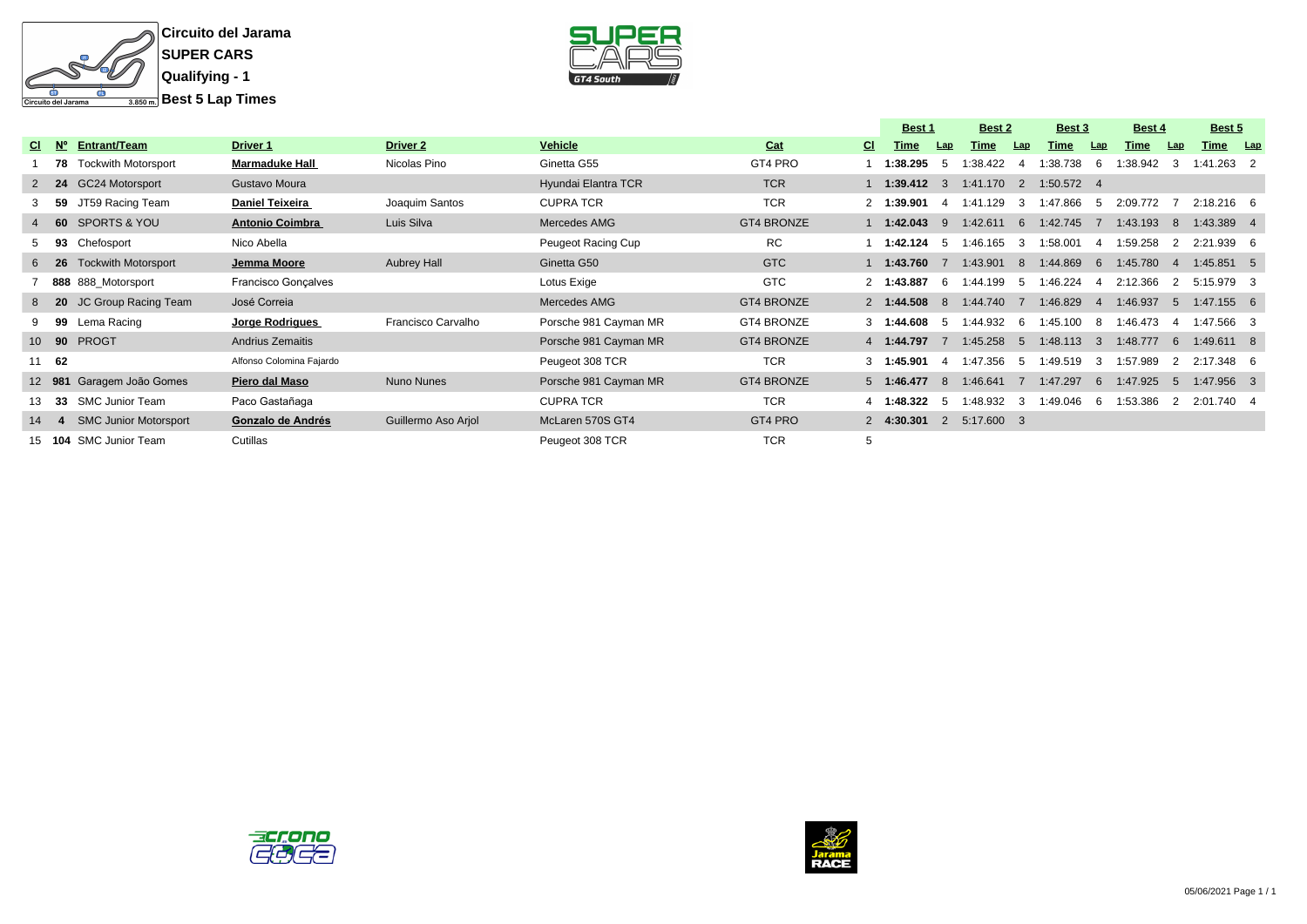



|   |                  |                              |                          |                     |                       |                   |   | Top 1     |              | Top 2    |                            | Top 3    |                | Top 4    |    | Top 5 |     |            |
|---|------------------|------------------------------|--------------------------|---------------------|-----------------------|-------------------|---|-----------|--------------|----------|----------------------------|----------|----------------|----------|----|-------|-----|------------|
|   | $CI$ $N^{\circ}$ | Entrant/Team                 | <b>Driver 1</b>          | <b>Driver 2</b>     | Vehicle               | Cat               |   | CI Km/h   | Lap          | Km/h Lap |                            | Km/h Lap |                | Km/h Lap |    | Km/h  | Lap | <u>Avg</u> |
|   | 60               | SPORTS & YOU                 | <b>Antonio Coimbra</b>   | Luis Silva          | Mercedes AMG          | GT4 BRONZE        |   | 238.4     |              | 238.4    | 6                          | 237.3    | 3              | 237.3    |    | 236.8 | 9   | 237.6      |
|   | $2\quad$ 90      | <b>PROGT</b>                 | <b>Andrius Zemaitis</b>  |                     | Porsche 981 Cayman MR | <b>GT4 BRONZE</b> |   | $2$ 231.7 | 6            | 231.7    | 8                          | 231.2    | $\overline{4}$ | 231.2    |    | 229.7 | 3   | 231.1      |
|   | 3 <sub>59</sub>  | JT59 Racing Team             | <b>Daniel Teixeira</b>   | Joaquim Santos      | <b>CUPRA TCR</b>      | <b>TCR</b>        |   | 229.7     |              | 229.7    |                            | 225.9    |                | 221.7    | 3  | 142.1 | 6   | 209.8      |
|   | 4 20             | JC Group Racing Team         | José Correia             |                     | Mercedes AMG          | <b>GT4 BRONZE</b> |   | $3$ 228.8 | 6            | 226.4    |                            | 222.6    |                | 219.0    | -8 | 202.6 | 4   | 219.9      |
|   | $5\quad 26$      | <b>Tockwith Motorsport</b>   | Jemma Moore              | Aubrey Hall         | Ginetta G50           | <b>GTC</b>        |   | 228.8     |              | 228.3    |                            | 225.9    | 3              | 220.8    | 8  | 218.1 | 6   | 224.4      |
|   |                  | 6 888 888 Motorsport         | Francisco Gonçalves      |                     | Lotus Exige           | <b>GTC</b>        |   | 2, 227.3  | $\mathbf{h}$ | 227.3    | 6                          | 224.0    |                | 175.3    |    | 150.0 | 2   | 200.8      |
|   | 78               | <b>Tockwith Motorsport</b>   | <b>Marmaduke Hall</b>    | Nicolas Pino        | Ginetta G55           | GT4 PRO           |   | 224.5     |              | 224.5    | 6                          | 224.0    |                | 222.2    | 3  | 220.4 |     | 223.1      |
|   | 8 981            | Garagem João Gomes           | Piero dal Maso           | Nuno Nunes          | Porsche 981 Cayman MR | <b>GT4 BRONZE</b> |   | 4 224.0   |              | 221.7    | 6                          | 221.3    | 8              | 219.5    |    | 208.4 | 4   | 219.0      |
| 9 | 62               |                              | Alfonso Colomina Fajardo |                     | Peugeot 308 TCR       | <b>TCR</b>        |   | 2 219.9   | h            | 219.0    |                            | 217.7    |                | 203.3    | 3  | 198.1 |     | 211.6      |
|   | $10$ 104         | <b>SMC Junior Team</b>       | Cutillas                 |                     | Peugeot 308 TCR       | <b>TCR</b>        |   | $3$ 105.5 |              | 19.8     | $\overline{\phantom{0}}^2$ |          |                |          |    |       |     | 62.6       |
|   |                  | <b>SMC Junior Motorsport</b> | Gonzalo de Andrés        | Guillermo Aso Arjol | McLaren 570S GT4      | GT4 PRO           | 2 | 88.7      |              | 88.5     |                            | 73.1     |                |          |    |       |     | 83.4       |



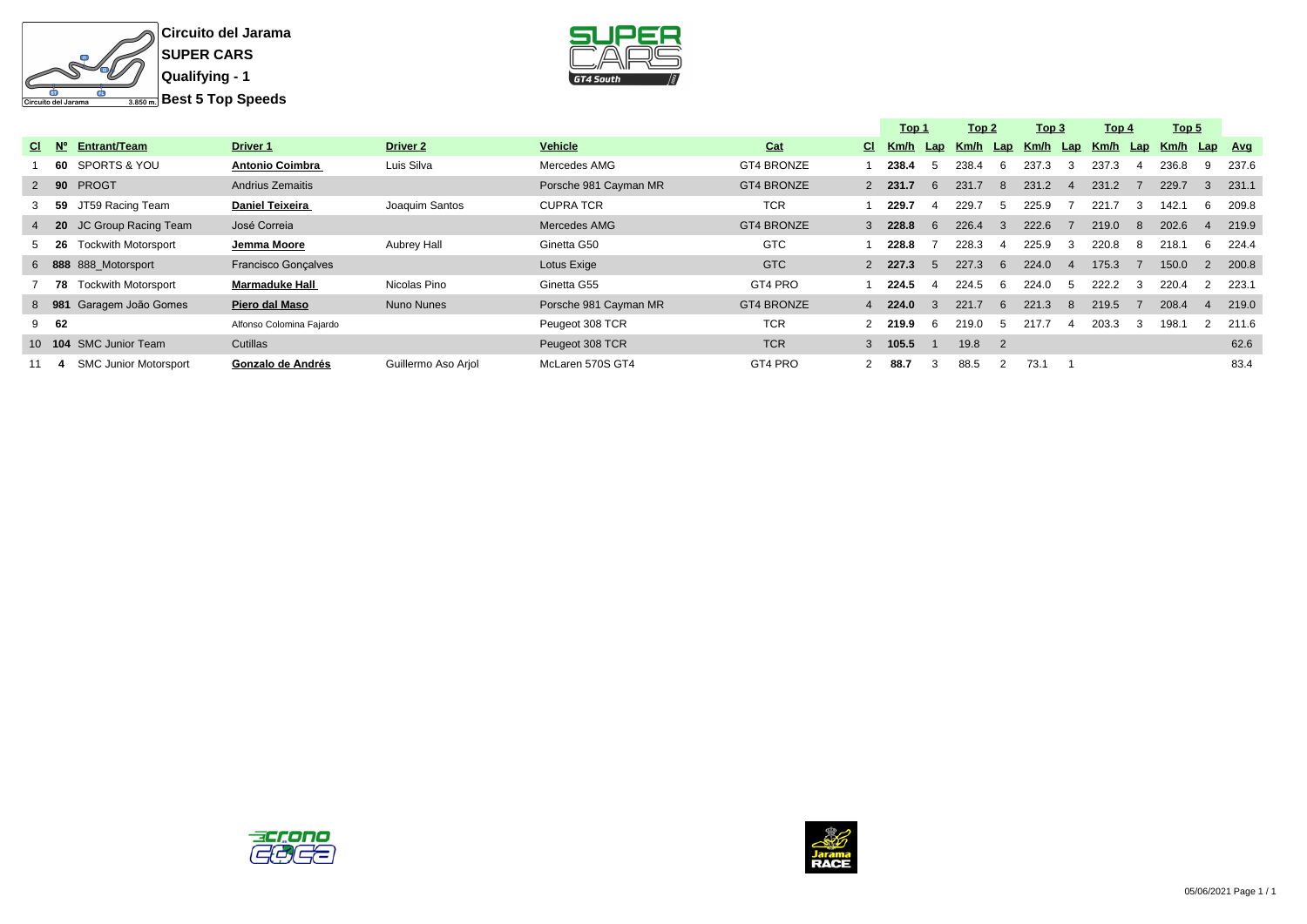





|                | Lap Time of Day Session Time N° |     | Entrant/Team               | <b>Driver 1</b>       | <b>Driver 2</b> | <b>Vehicle</b>      | <u>Cat</u> | Time     | Km/h  |
|----------------|---------------------------------|-----|----------------------------|-----------------------|-----------------|---------------------|------------|----------|-------|
| 2 20:09:06.272 | 4:06.272                        | 78  | <b>Tockwith Motorsport</b> | <b>Marmaduke Hall</b> | Nicolas Pino    | Ginetta G55         | GT4 PRO    | 1:41.263 | 136.8 |
| 2 20:09:11.032 | 4:11.032                        |     | 24 GC24 Motorsport         | Gustavo Moura         |                 | Hyundai Elantra TCR | TCR        | 1:41.170 | 136.9 |
| 20:10:45.214   | 5:45.214                        | 78  | <b>Tockwith Motorsport</b> | <b>Marmaduke Hall</b> | Nicolas Pino    | Ginetta G55         | GT4 PRO    | 1:38.942 | 140.0 |
| 20:12:23.636   | 7:23.636                        | 78. | <b>Tockwith Motorsport</b> | Marmaduke Hall        | Nicolas Pino    | Ginetta G55         | GT4 PRO    | 1:38.422 | 140.8 |
| 5 20:14:01.931 | 9:01.931                        | 78. | <b>Tockwith Motorsport</b> | <b>Marmaduke Hall</b> | Nicolas Pino    | Ginetta G55         | GT4 PRO    | 1:38.295 | 141.0 |



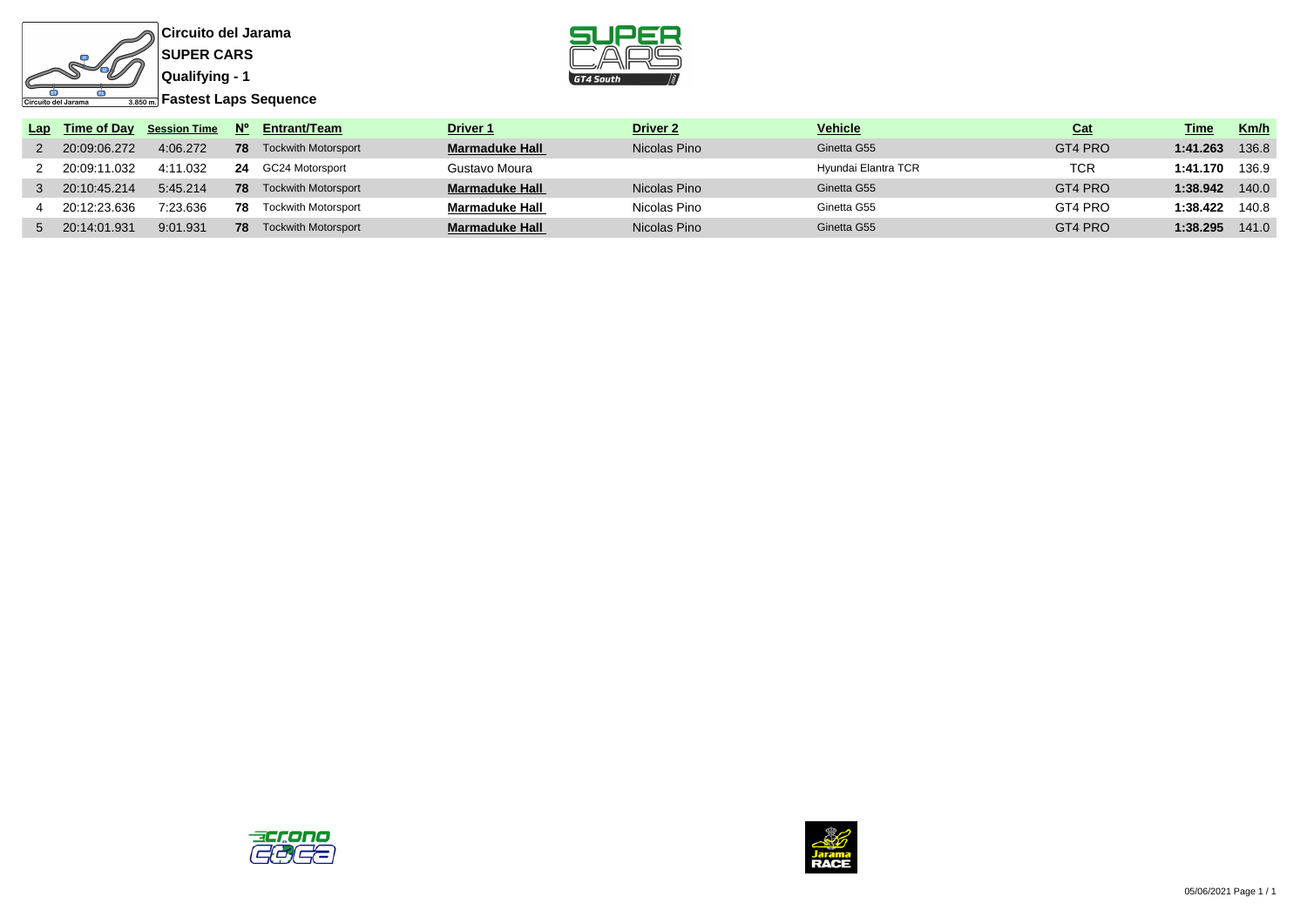

**Circuito del Jarama SUPER CARS**



|     | Nº Entrant/Team              | <b>Driver 1</b>            | Driver 2            | <b>Vehicle</b>        | Cat        | Km/h Session            |
|-----|------------------------------|----------------------------|---------------------|-----------------------|------------|-------------------------|
|     | <b>SMC Junior Motorsport</b> | Gonzalo de Andrés          | Guillermo Aso Ariol | McLaren 570S GT4      | GT4 PRO    | 239.4 Free Practice - 2 |
|     | 66 Bullit Racing             | <b>Stephen Pattrick</b>    | Romain Monti        | Mercedes AMG          | GT4 PRO    | 238.9 Private test      |
|     | 60 SPORTS & YOU              | Antonio Coimbra            | Luis Silva          | Mercedes AMG          | GT4 BRONZE | $238.4$ Qualifying - 1  |
|     | 90 PROGT                     | <b>Andrius Zemaitis</b>    |                     | Porsche 981 Cayman MR | GT4 BRONZE | 233.7 Private test      |
| 26  | <b>Tockwith Motorsport</b>   | Jemma Moore                | Aubrey Hall         | Ginetta G50           | GTC        | 233.7 Private test      |
|     | 59 JT59 Racing Team          | Daniel Teixeira            | Joaquim Santos      | <b>CUPRA TCR</b>      | <b>TCR</b> | 229.7 Qualifying - 1    |
|     | 20 JC Group Racing Team      | José Correia               |                     | Mercedes AMG          | GT4 BRONZE | 228.8 Qualifying - 1    |
|     | 888 888 Motorsport           | <b>Francisco Gonçalves</b> |                     | Lotus Exige           | GTC        | $227.3$ Qualifying - 1  |
| 78. | <b>Tockwith Motorsport</b>   | Marmaduke Hall             | Nicolas Pino        | Ginetta G55           | GT4 PRO    | $224.5$ Qualifying - 1  |
|     | 981 Garagem João Gomes       | Piero dal Maso             | Nuno Nunes          | Porsche 981 Cayman MR | GT4 BRONZE | 224.0 Private test      |
| 62  |                              | Alfonso Colomina Fajardo   |                     | Peugeot 308 TCR       | <b>TCR</b> | $219.9$ Qualifying - 1  |
|     | <b>104</b> SMC Junior Team   | Cutillas                   |                     | Peugeot 308 TCR       | <b>TCR</b> | $105.5$ Qualifying - 1  |